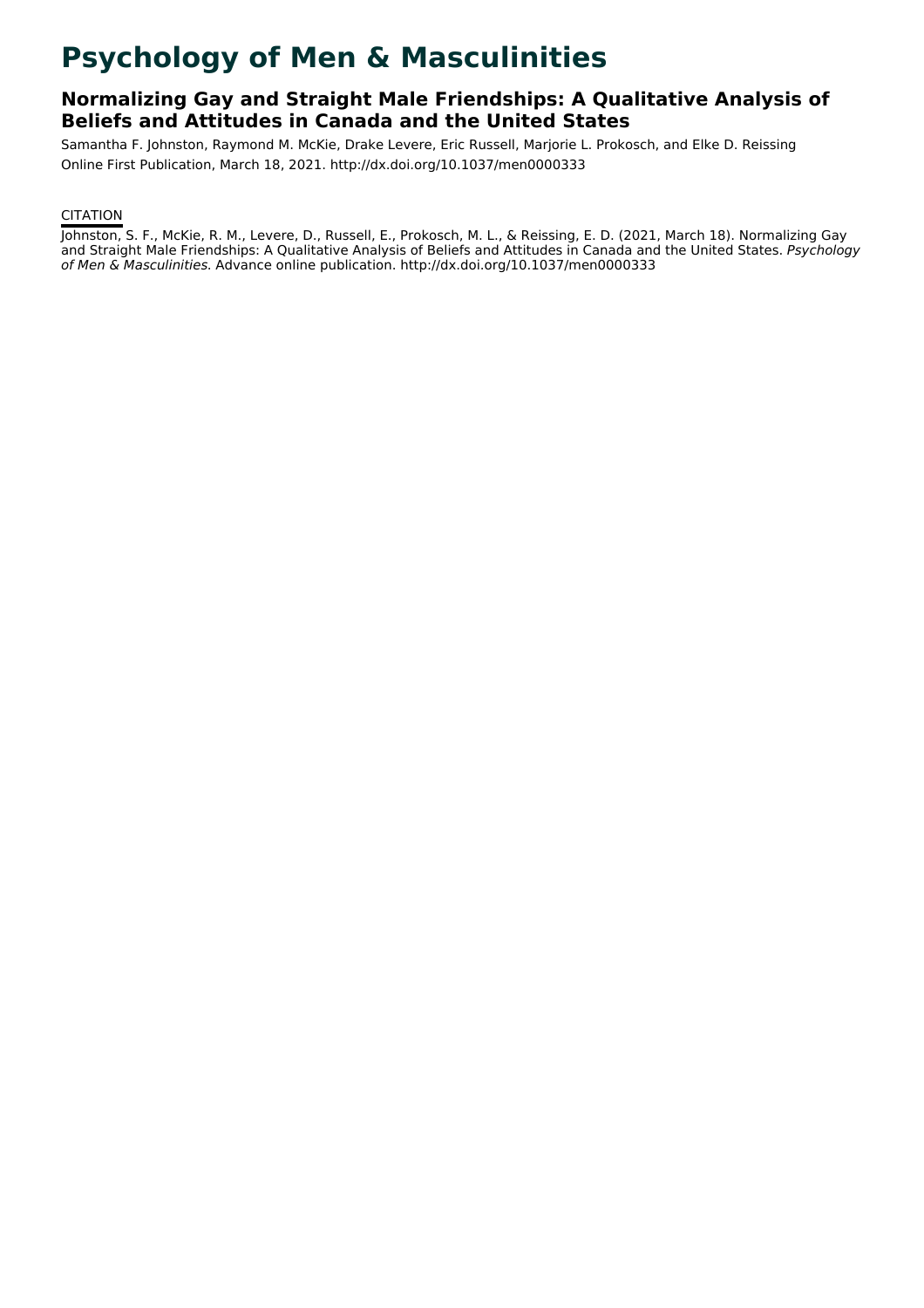# Normalizing Gay and Straight Male Friendships: A Qualitative Analysis of Beliefs and Attitudes in Canada and the United States

Samantha F. Johnston<sup>1</sup>, Raymond M. McKie<sup>2</sup>, Drake Levere<sup>3</sup>, Eric Russell<sup>4</sup>,

Marjorie L. Prokosch<sup>5</sup>, and Elke D. Reissing<sup>2</sup>

<sup>1</sup> Faculty of Education, University of Ottawa<br><sup>2</sup> School of Psychology, University of Ottawa<br><sup>3</sup> Department of Psychology, University of British Columbia

<sup>4</sup> Department of Psychology, University of Texas-Arlington <sup>5</sup> Department of Psychology, University of Florida

This study sought to shed light on the complexity of male cross-orientation friendships by using Sexual Script Theory to critically evaluate how existing masculine sexual scripts may be influencing men's willingness to enter such friendships. While it is known that men enter friendships with other men across sexual orientation, little to no research exists around their beliefs and attitudes toward these relationships. This qualitative study stems from a larger, mixed-methods study on heterosexual and gay men's lifestyle habits. It sought to draw these contemporary attitudes from Canadian and American men and investigate how these relationships are viewed to assess men's willingness to enter them. The sample  $(N = 982)$  was drawn from the qualitative section of a questionnaire examining men's lifestyle habits and their relation to social and sexual attitudes. Participants responded to an open-ended (i.e., essay box) item asking: "Do you think it's valuable to communities for gay men and straight men to be friends? If so, why? If no, why not?." Braun and Clarke's (2006) inductive thematic analysis approach was used to develop a final thematic structure of two main themes and six subthemes with saturation of the responses. The first major theme was that cross-orientation friendship can be a vehicle for growth and social cohesion and the related subthemes were: these friendships can (a) allow for exploration of masculinity, (b) reduce stigma and homophobia, (c) show the value of diversity, and (d) offer exposure to the LGBTQ+ community. The second major theme was that all forms of friendship are valuable and the related subthemes were: (a) friendship is about personal and common interests and (b) sexual orientation should have nothing to do with friendship. The results revealed a general openness and willingness to enter these friendships, with an overall acknowledgment that these relationships are not yet normalized.

#### Public Significance Statement

This study found that the majority of men are willing to enter a friendship with another man who is of the opposite sexual orientation than themselves. These results hold important implications for normalizing cross-orientation friendships, and suggest that current masculine sexual scripts are slowly being redefined to accommodate newer attitudes and beliefs among men surrounding masculinity, friendship, and sexuality.

Keywords: gay men, heterosexual men, cross-orientation friendships, sexual scripts

Friendships are a fundamental aspect of psychological development and personal wellbeing [\(Brown, 1999;](#page-10-0) Narr et al., 2019; Smetana, 2006), and tend to develop within social groups of

like-minded individuals (Ueno & Gentile, 2015a). Friendships that are developed outside of social group boundaries—such as across sexual orientation—provide unique challenges as well as potential benefits to both individuals involved. For example, in their friendships with LGBTQ+ individuals, heterosexual people have the opportunity to learn more about sexual diversity as well as aspects of their own sexual identity (Galupo & St. John, 2001; Rumens, 2018). This may lead to a breakdown of homophobic attitudes and reduced discomfort in socializing with LGBTQ+ individuals. Similarly, in these friendships, LGBTQ+ individuals are able to develop connections with the heterosexual community, break down heterophobic attitudes, and feel more at ease in social situations with heterosexual individuals (Fee, 2000; Provence et al., 2019, 2014; Ueno & Gentile, 2015a).

Raymond M. McKie D <https://orcid.org/0000-0001-6896-9641> Drake Levere **h**ttps://orcid.org/0000-0002-5253-4990

In October 2018, the findings of this study were disseminated in the form of a poster presentation at the annual meeting of the Canadian Sex Research Forum (CSRF) in Toronto, Ontario, Canada. There are no known conflicts of interest to disclose.

Correspondence concerning this article should be addressed to Samantha Johnston, Ottawa, Ontario, Canada. Email: [samantha](mailto:samantha.johnston5@gmail.com) [.johnston5@gmail.com](mailto:samantha.johnston5@gmail.com)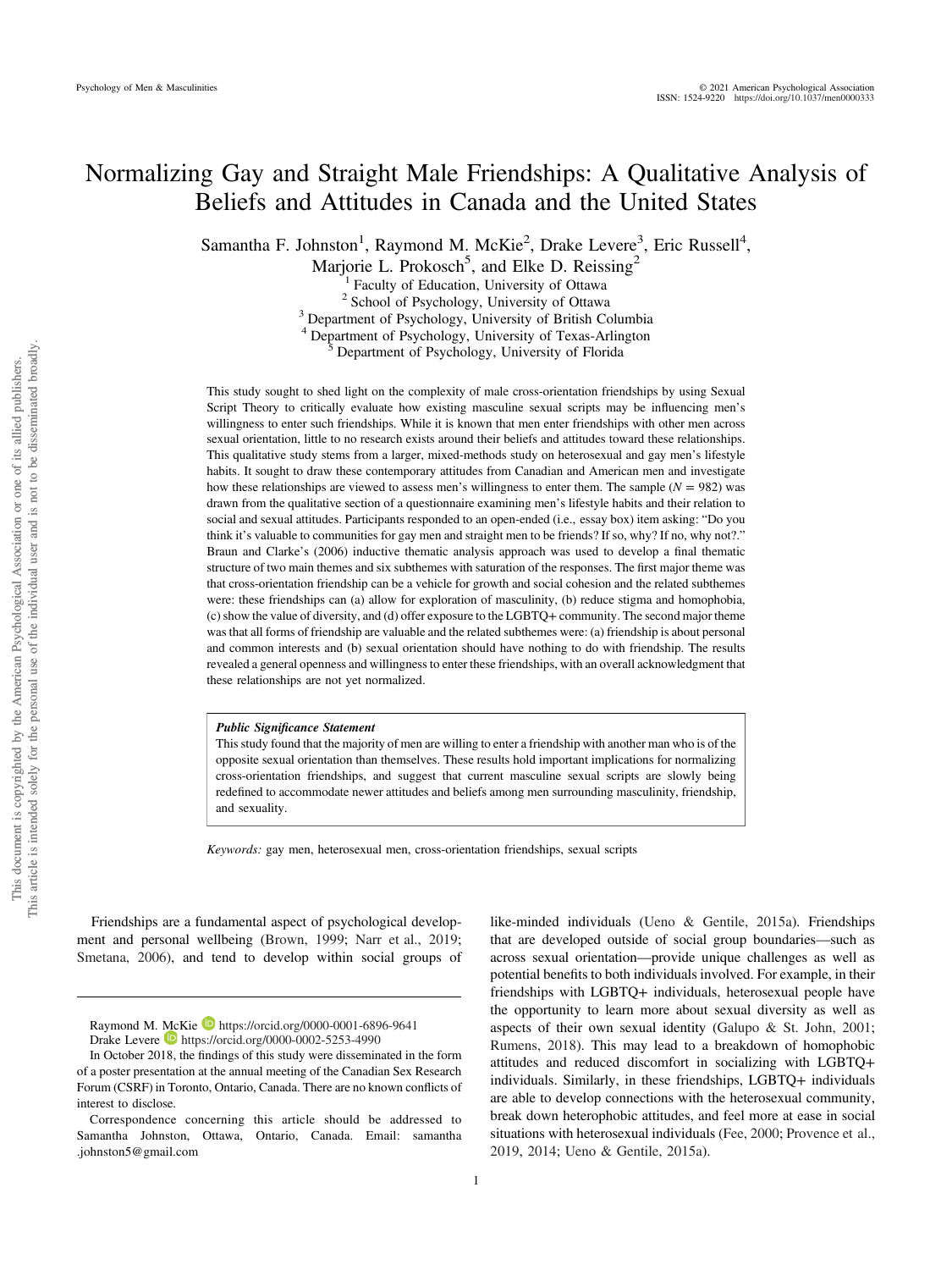Empirical studies have begun to assess different aspects of crossorientation friendships (Baiocco et al., 2014; Cook et al., 2012; Galupo, 2007, 2009; Muraco, 2005; Ueno & Gentile, 2015a, 2015b), with many focusing on friendships between heterosexual women and gay men (Bartlett et al., 2009; Rumens, 2008; Russell et al., 2013, 2017, 2018). Among the few studies investigating friendships between men across sexual orientation (Barrett, 2013, 2016; Provence et al., 2014), there still remains a dearth of literature exploring the attitudes and values of gay male and straight male relationships specifically in modern society. The current research adds to this burgeoning field of study by examining men's attitudes and beliefs toward male cross-orientation friendships in an online sample collected in Spring 2017.

#### Same and Cross-Category Friendship

Friendship is commonly defined in the literature as a "voluntary, personal relationship, typically providing intimacy and assistance, in which the two parties like one another and seek each other's company" (Fehr, 1996, p.7). Research on friendship suggests that these relationships enrich the lives of the persons involved in various ways, such as providing emotional support and acceptance (Beazidou & Botsoglou, 2016; Elmer et al., 2017), facilitating the exploration of social identities and individuation from family (Anderson & Fowers, 2020; [Cherry et al., 2020](#page-10-0)), and being a direct source of happiness (Demir et al., 2007). However, the decisions and reasons for entering friendships are different for everyone depending on the histories, identities, and experiences of the individuals involved.

People have the tendency to connect with others who are similar to them, and this is a fundamental aspect of social relationships (McPherson et al., 2001; Riley & White, 2016). Research has consistently shown that friendships often reveal this tendency, in that people select friends who share parallels on the basis of gender, race, age, socioeconomic status, and sexual orientation (Galupo, 2009; Patel, 2017; Ueno, 2010). As such, same-category friendships are important because they are social relationships in which individuals experience relative equality and mutuality (Galupo & Gonzalez, 2013), and this is valid for both majority and minority group members.

Cross-category relationships are expected to have developed by overcoming barriers and challenging norms; therefore, the research on cross-category friendships has chiefly focused on the negotiation of difference and inequality in these relationships (Galupo & Gonzalez, 2013). For example, adolescent women interviewed for a study on cross-orientation friendships (Galupo & St. John, 2001) discussed the ways in which these friendships offer spaces for critical evaluations of stereotypes, opportunities for divergence from dichotomous thinking, as well as new perspectives. In this way, cross-category friendships may provide a unique space for minority individuals to seek acceptance from the majority, and likewise, for majority individuals to gain increased insight into the minority experience.

In their study on male friendships and female friendships in black and white adolescents, Pagano and Hirsch (2007) found that female friendships are consistently more supportive and include heightened self-disclosure compared with male friendships. In addition, they found that female friendships involve balanced understanding and intimacy, compared with one-third of male friendships that were characterized by an absence of intimacy, and a sense of defensiveness. These findings are consistent with other research (Galupo & Gonzalez, 2013) and bring up the question of how friends navigate relationships that are both same and cross-category. In their study on the power and quality of same-sex friendships, Veniegas and Peplau (1997) reported that people tend to seek friendships with persons of their own sex with the assumption of equality. This, however, does not consider the complexity of same-sex friendships across sexual orientation, especially for males, given that female friendships are consistently shown in the literature as being more open and equitable.

## Cross-Orientation Friendship

All sexual identities and expressions reveal distinct perspectives that are grounded in specific socio-historical contexts (Diamond, 2002; Foucault, 1978; Simon & Gagnon, 1986). As a result of this, heterosexuality has become the norm and being gay is considered nonnormative (Katz, 1995). Based on these enduring attitudes, one could make the assumption that friendships between heterosexual and gay individuals are unlikely due to their supposed social and interpersonal differences, as well as the propensity for increased stigma and fear. In other words, a degree of stigmatization is likely to occur in an intimate relationship where the majority member brings their ideologies and interprets the minority member's behaviors and status through those ideologies (Sargent & Thomas, 2020; Sexton, 2017; Ueno & Gentile, 2015a).

Earlier research on cross-orientation friendships supports these arguments. A vignette study by Muraco (2005) found that straight men and women were more likely to disapprove of their hypothetical friends' behaviors when those friends are gay men and lesbians as opposed to straight men and women. In her qualitative study, Price (1999) found that approximately two-thirds of the gay–straight male friendship dyads reported anxiety or conflict surrounding the gay members' expressions of sexuality (i.e., emotionality, physical touch) often rooted in some forms of homophobia. She also found that the heterosexual members of these dyads were more concerned about other people, such as family members and heterosexual male friends, questioning their sexual identity as a result of their friendship with a gay man. Fee (2000) found similar outcomes with his heterosexual male participants noting the absence of sexual desire as being a requirement for the establishment and continuation of their friendships with gay men. These attitudes lend to the problematic aspect of these relationships by only perpetuating the stigma that gay men must want something more in their friendships with heterosexual men.

According to Baiocco et al. (2014), members of the LGBTQ+ community tend to enter friendships open-mindedly and with fewer tendencies for seeking similarities (i.e., interests, hobbies) with the other person. The researchers investigated cross-orientation friendship patterns, well-being, and social anxiety among heterosexual, lesbian, and gay young adults. They found that the lesbian and gay participants reported a significantly higher number of cross-gender and cross-orientation friendships, while the heterosexual participants seemed to form friendships based more on similarity. From these findings the authors argued that lesbian and gay individuals are more likely to seek diversity in friendships despite the enduring discrimination, whereas heterosexual individuals—having not experienced the same prejudices and negative attitudes as sexual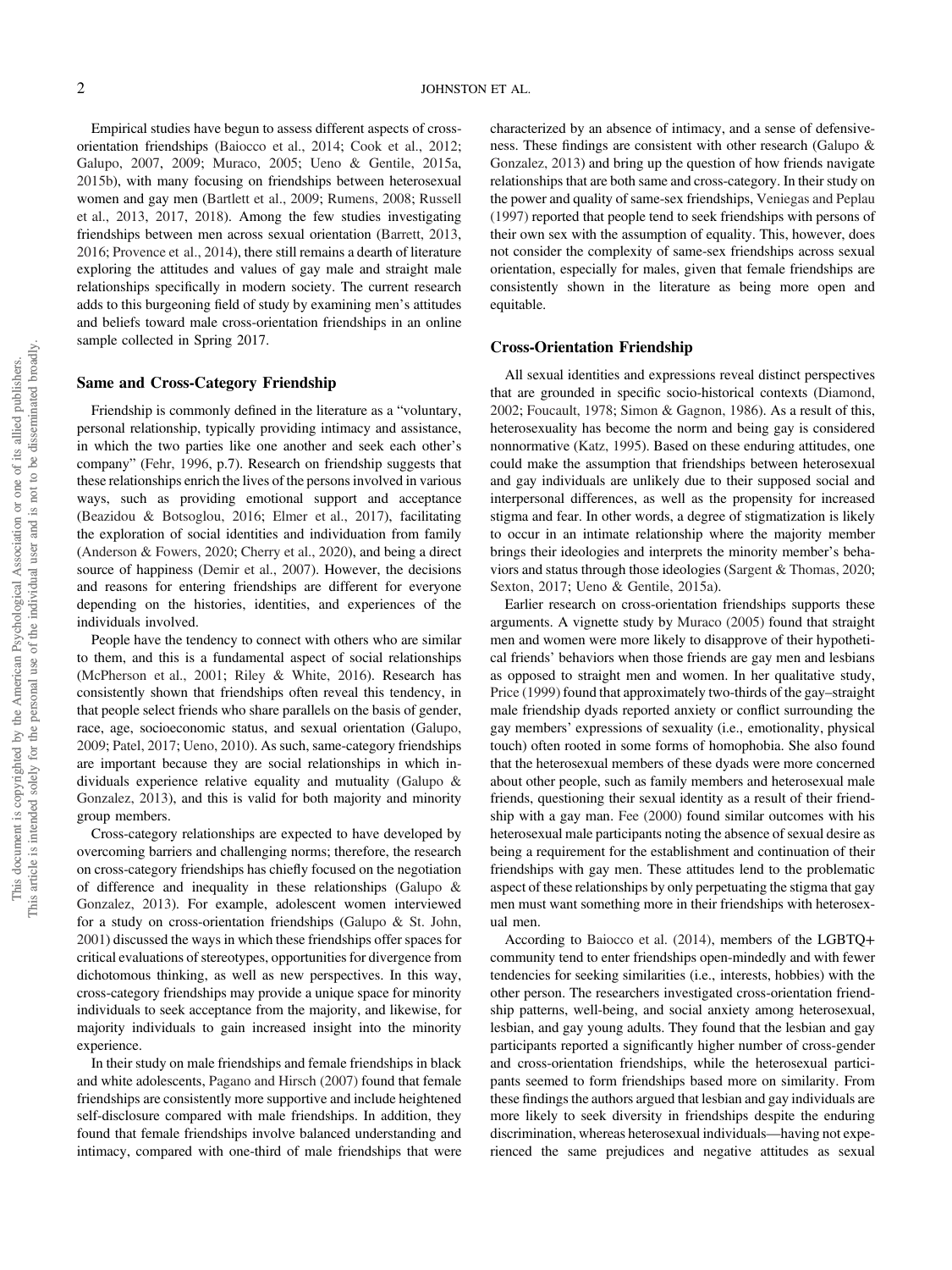minorities—tended to prefer friendships with people who were more like them (Baiocco et al., 2014; Cui et al., 2020).

Some studies show that gay men specifically are unlikely to form close friendships with heterosexual men (Galupo, 2007; Ueno, 2010) for the many reasons already mentioned. Schneider and Witherspoon (2000) found that gay men had a significantly lower number of same-sex friendships (49%) than heterosexual men (76%), heterosexual women (80%), and lesbians (84%). Given these findings, and the tendency for heterosexual men to enter friendships with others who are like them (Baiocco et al., 2014), it would seem that male friendship, especially across orientation, would be unlikely.

Encouragingly, some studies have begun to suggest that men's same-sex relationships are in fact becoming more emotionally nuanced and intimate, thus pointing to a shift in masculine socialization and male identities overall (Barrett, 2013, 2016, Robinson et al., 2018). Some of these studies have begun to focus on same-sex male friendships across sexual orientation, and their findings demonstrate a major departure from earlier attitudes and findings. A study by Barrett (2013) assessing friendship pairs involving heterosexual and gay men found that the heterosexual participants were generally less anxious about these relationships, and when compared with earlier discourse, expressed positive differences in attitudes about "coming out," physical touch, and their gay friend's partners.

Findings from another study by Barrett (2016) suggested that gay and straight men were using humor in their friendships as a tool for navigating their sexual differences and allowing for less rigidity in views toward binary sexual orientation (i.e., homoerotic joking, pretending to be together when assumed so for humor sake, say at a restaurant). This may be a way of the heterosexual men showing their gay male friend a sense of acceptance. In this study, humor was viewed as an adaptive mechanism for differentiating romantic and platonic relations between the men, compared with previously held attitudes and actions of discomfort, fear, and anxiety. Although much of the earlier research on same-sex male friendships generally emphasized the existence of socially imposed boundaries restricting the expression of verbal, physical, and emotional closeness—as these actions are associated with homophobia (Bank & Hansford, 2000)—Barrett's findings speak to a potential positive shift in the attitudes of men who are entering friendships with other men within and across sexual orientation, and what they are gaining from these relationships. More recent work by Rumens (2017, 2018) has shown promise between same-sex and heterosexual men being more open to friendships in the context of the workplace.

#### Male Friendship and Sexual Script Theory

The constructs that underpin male friendship can be more easily understood through an examination of male sexual scripts. Sexual Script Theory (Simon & Gagnon, 1986) views gender as being central to one's identity, and sheds light upon the linkages and subtleties between one's private actions and public expectations. Simon and Gagnon (1986) suggested that gender is learned through interactions with others as well as from greater cultural narratives and norms that identify the "proper" ways to behave, often based on cultural and societal norms. Most of the cultural scripts surrounding gender and related gendered behavior tend to invariably address heterosexuality concurrently. These gendered categories hold important implications for masculine sexual scripts, as they assume all gender categories are mutually exclusive (Nagel et al., 2015). This would mean that any behavior, quality, or form that is not unequivocally masculine must be the opposite, feminine.

In the (heterosexual) masculine sexual script men are often rewarded for being overtly sexual, maintaining a heightened sex drive, and having multiple female sexual partners (Nagel et al., 2015). While engaging in sexual acts with little emotive engagement with women may be prized, this script can lack meaningful interactions because emotion is associated with femininity (Kimmel, 2008). Also, given that men's sexual interactions are presumed to be with women, it follows that their nonsexual social interactions are most often with other men. Same-sex friendships, Nagel et al. (2015) argue, could put men in a situation of discomfort where their social interactions with other men are viewed as sexual or intimate. Therefore, men may be seen socializing with other men in ways that display typical masculine traits and this involves perpetuations of homophobic attitudes (Mahalik et al., 2003; Nagel et al., 2015; Robinson et al., 2019).

Similar to the heterosexual male sexual script, the gay male sexual script also describes their status as potentially being determined by the number of sexual conquests and attractiveness of their various sexual partners. A key difference being the increased awareness of emotionality and expression of feelings, as well as more consciousness of safer sex practices (Nagel et al., 2015). Within the gay community, masculinity is often still valued. As such, it is not uncommon for gay men to either push against the notions of gender and masculinity versus femininity, whereas others may prioritize displaying their masculinity insofar as to prove their maleness despite their sexual orientation (Brennan et al., 2012; Kahn et al., 2013; Lanzieri & Hildebrandt, 2011; Scoats & Robinson, 2020). With these parallels between both heterosexual and gay sexual scripts pertaining to masculinity, the questions remain why samesex male friendships are not considered as fulfilling as female samesex friendships, and why male cross-orientation friendships may not be more common.

Given that female friendships are rated as more intimate, involve more discussions about negative life events, and have increased exchanges of private information and personal emotions when compared with male friendships (Roy et al., 2000), it may be that vulnerability in male friendships could lead to more conflict or discomfort. The aforementioned scripts outlining proper male sexual and social interactions have created a difficult understanding of what masculinity and male friendships can and should look like. Men have been socialized to hide expressions of weakness and vulnerability, causing them to isolate themselves more, leaving little room for the nurturance that can come from meaningful relationships. This supports a culture with enduring heteronormative attitudes where conflicts between gay and heterosexual men are vital to the maintenance of gender and sexual identities. Heterosexual and gay men may therefore choose to form a friendship with each other as a way of increasing emotional intimacy and connection with friends that they may not be able to obtain otherwise.

#### Purpose

Sexual Scripting Theory describes masculine identities as being socially and culturally constructed (Simon & Gagnon, 1986). This study sought to investigate under which circumstances men are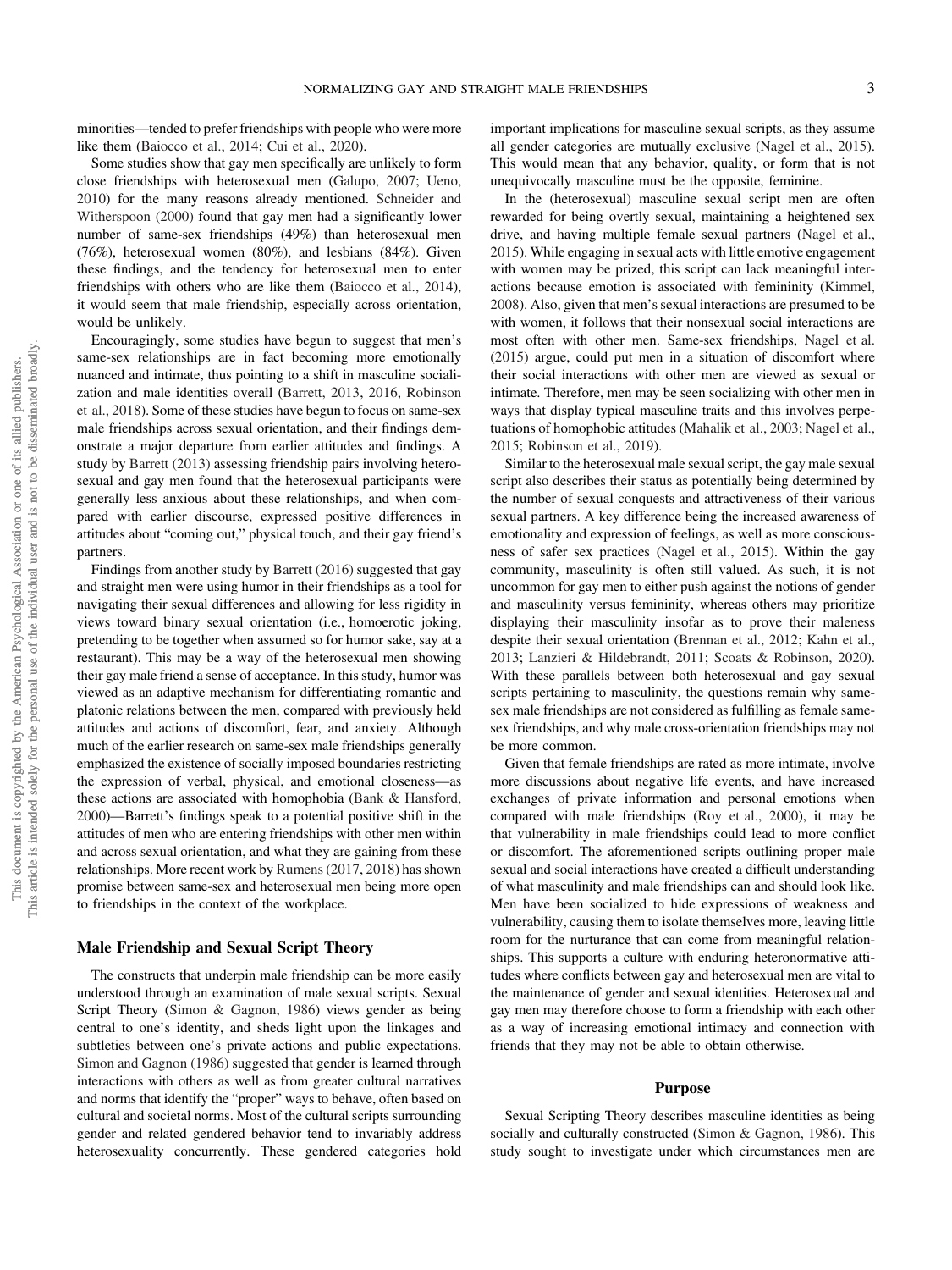entering same-sex friendships across sexual orientation and what benefits they derive from these relationships. Our findings may provide insight into whether men's current attitudes have diverged from previous scripts. We expected that the participant's responses will extend Barrett's (2013, 2016) findings in reflecting a reluctance to enter cross-orientation friendships due to enduring stigma and fear, while also revealing some willingness to enter these friendships by exploring the potential value added. Furthermore, we anticipated more flexibility in lieu of permanence regarding sexual scripts pertaining to masculinity and traditional male behavior.

#### Methods

This article explores a qualitative question asked as part of a larger study assessing men's lifestyles, attitudes, and beliefs (e.g., types of friends, identity, masculinity, body-image, hobbies). Men in the study were asked the open-ended, qualitative question, "Do you think it's valuable to communities for gay men and straight men to be friends? If so, why? If no, why not?" as well as a series of demographic questions (e.g., age, country, sexual orientation). Other qualitative (i.e., cross-orientation friendships during the coming out period, whether having a gay male friend made it easier to meet women) and quantitative (i.e., various validated scales assessing topics such as masculinity, sex roles, body type, attitudes toward infidelity) measures were used, but not focal points for the scope of this article. While sexual and gender diverse (SGD) and LGBTQ+ are more recently used interchangeably in academic literature (Eckstrand & Potter, 2017), we have used LGBTQ+ throughout as this is more in line with the language being used at the time of data collection.

## **Participants**

Prior to data collection, this study was reviewed by, and approved by, the REB at Wilfrid Laurier University and Texas Christian University. To participate, men had to live in Canada or the United States and be between the ages of 18 and 50. A cutoff of 50, while arbitrary, was used in order to reduce major cohort differences (i.e., older generations faced unique challenges such as the AIDS crisis, bathhouse raids, and other unfreedoms). The goal of the present analysis was to get a contemporary view on gay male/ straight male friendships. A total of 982 participants were recruited in 2017 via Amazon's Mechanical Turk (see Buhrmester et al., 2011). All participants collected online via Mechanical Turk were directed to Qualtrics and asked to complete the answers honestly with their full attention. The title of the study on Mechanical Turk was "how are men's lifestyle habits related to their social attitudes." They were informed of the names and affiliations of all of the researchers. Each participant collected via Mechanical Turk was given \$1 USD for completing the study and those collected via social media (few participants) were entered into a draw for a \$50 Starbucks gift card.

It was not hidden from the respondents that the study had a primary goal of assessing gay/straight male friendships based on the transparency of the qualitative questions. Furthermore, participants were informed in the consent form that sensitive questions may be asked (i.e., sexual experiences, body image, and personal history). As such, those participating were likely more comfortable disclosing such information. Participants were informed that their responses would be confidential, anonymous, and secured (i.e., no IP address disclosed, secure HTTPS servers). Heterosexual men ( $N = 712$ ; Canada = 34, the United States = 678) and gay men ( $N = 270$ , Canada = 39, the United States = 231) met inclusion criteria, completed the qualitative questions online, and were included in the data analysis. Because of the limited number of Canadian Mechanical Turk participants, we were unable to make any cross-country comparisons.

We acknowledge that sexuality may not always be best defined in dichotomous terms. In the present sample, a total of 12.2% of heterosexual men stated that while they self-identify as heterosexual/ straight, they had engaged in a previous consensual sexual experience with another male. Participants were predominantly Caucasian and ranged in age from 18 to 50 ( $M = 28.52$ ; Mode = 26). Further demographics are reported in [Table 1.](#page-5-0)

Roughly half (49.1%) of the heterosexual men reported being friends with their gay male friend(s) prior to and during the coming out stages, versus (50.9%) initiating the friendship once their gay male friend(s) had already come out as gay. See [Table 1](#page-5-0) for further demographic information.

#### Data Analysis

Braun and Clarke (2006) six phases of qualitative thematic analyses were followed and their inductive/semantic approach meaning the analysis, coding, and theme development reflect the explicit content of the data—was assumed. During the first phase we familiarized ourselves with the data in an immersive way, meaning we read through the raw data multiple times to start to develop a broad idea of what the data were saying. During the second phase we generated initial basic codes to identify a feature (something interesting or notable) about the data. The third phase required that we sort the many codes into potential themes and collated all the relevant data extracts or quotations into the themes that were appropriate. Throughout this phase some codes merged together, some started to form into major themes or subthemes, while others were discarded. The fourth phase involved a review and refinement of the themes we developed in the previous phase. To achieve this, we reviewed all of the collated extracts for each theme and had to discern whether they formed a clear pattern, or not. This process was repeated while considering the validity or fit of each theme with relation to the data set as a whole. This allowed us to reconsider certain codes and begin to develop multiple thematic maps. During the fifth phase we created two thematic maps and began defining each theme, while continuing to ensure these maps were consistent with the overall data. As such, all themes were refined to the point that they each told one part of the entire story of the dataset and were easily explained in a few short phrases. The last phase involved writing this research report with clear explanations of each theme, and a coherent analysis of what they mean.

For the current study, the first author cleaned the dataset for nullified responses and read through the entire dataset 3 times, in no particular order, while noting recurring concepts and ideas for coding in subsequent phases. Approximately 900 responses were coded in the initial coding phases and 30 codes were generated. The codes were first organized into ten themes that applied to either or both sexual orientations (i.e., these friendships have no value, all friendships are valuable, sexual orientation, diversity and equality, reduce stereotype and stigma, strengthen male bonds,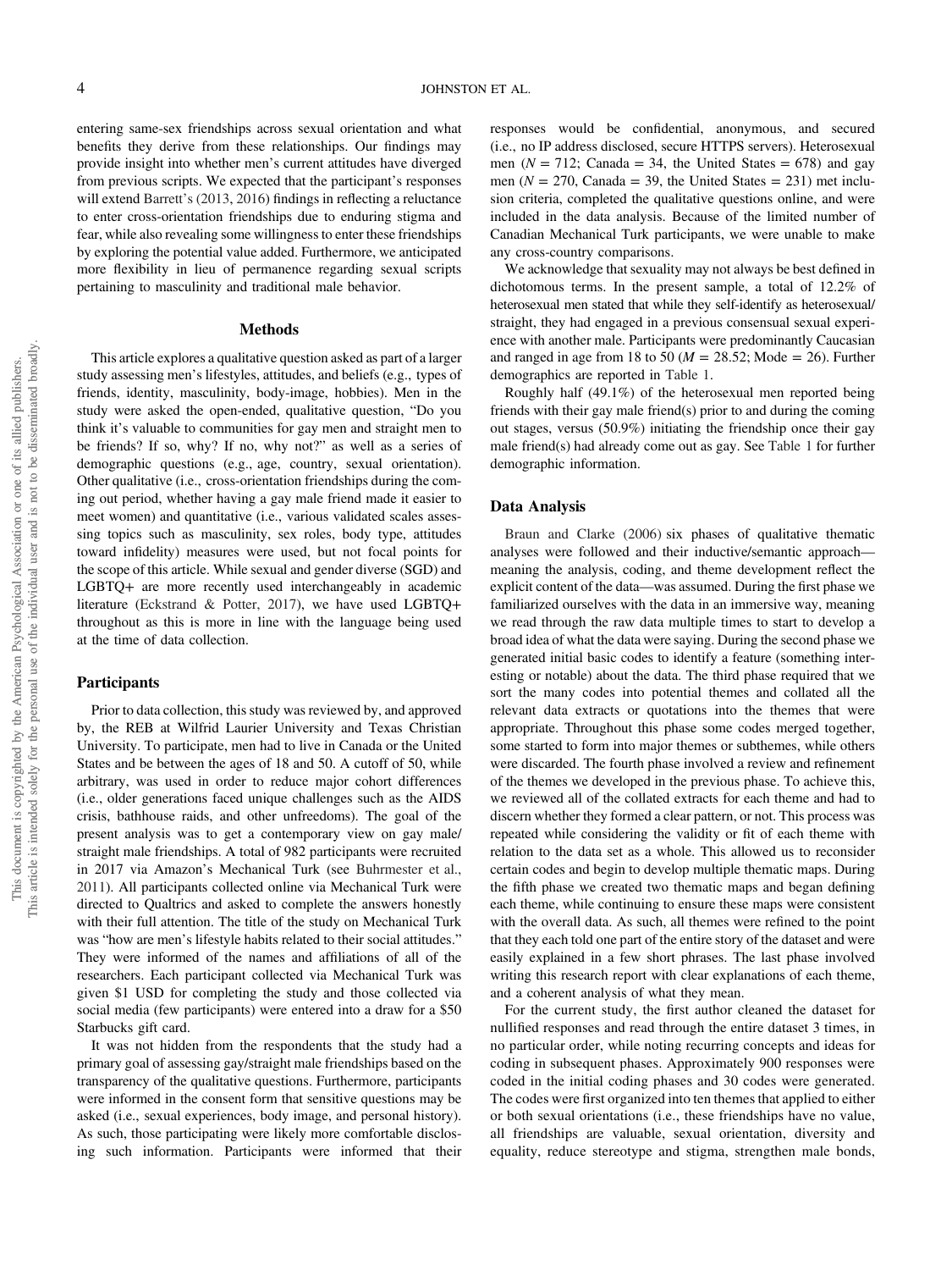<span id="page-5-0"></span>

| Demographic        | Gay/survey                                               | Heterosexual survey                                       |
|--------------------|----------------------------------------------------------|-----------------------------------------------------------|
| Total participants | 270                                                      | 712                                                       |
| Age                | $18-50$ ( <i>M</i> = 30.11, Mode = 26, <i>SD</i> = 7.19) | $18-50$ ( <i>M</i> = 28.55, Mode = 26, <i>SD</i> = 10.96) |
| Country            | Canada—39 $(14.4\%)$                                     | Canada—34 $(4.8\%)$                                       |
|                    | United States $-231$ (85.6%)                             | United States-678 (95.2%)                                 |
| Race/ethnicity     | Indigenous—4 $(1.5\%)$                                   | Indigenous— $18(2.5\%)$                                   |
|                    | Pacific Islander/Hawaiian-3 (1.1%)                       | Pacific Islander/Hawaiian—3 (.4%)                         |
|                    | African American—10 (3.7%)                               | African American-56 (7.9%)                                |
|                    | African— $1$ (.4%)                                       | African—4 $(.6\%)$                                        |
|                    | Caribbean— $1$ (.4%)                                     | Caribbean—4 $(.6\%)$                                      |
|                    | Hispanic/Latin American—15 (5.6%)                        | Hispanic/Latin American—43 (6.0%)                         |
|                    | Asian/Chinese— $6(2.2\%)$                                | Asian/Chinese— $10(1.4\%)$                                |
|                    | East Asian— $1$ (.4%)                                    | East Asian— $16(2.2\%)$                                   |
|                    | South Asian— $2(.7%)$                                    | South Asian- $18$ $(2.5\%)$                               |
|                    | Southeast Asian-2 (.7%)                                  | Southeast Asian— $10(1.4\%)$                              |
|                    | Middle Eastern— $1$ (.4%)                                | Middle Eastern—5 $(.7%)$                                  |
|                    | White (e.g., Western European decent)—59 $(21.9\%)$      | White (e.g., Western European decent)— $177$ (24.9%)      |
|                    | White (e.g., Eastern European decent)— $12(4.4\%)$       | White (e.g., Eastern European decent)—46 $(6.5\%)$        |
|                    | White (e.g., British, Scottish, Irish decent)—88 (32.6%) | White (e.g., British, Scottish, Irish decent)—220 (30.9%) |
|                    | Mixed/multirace— $21$ (7.8%)                             | Mixed/multirace—33 $(4.6%)$                               |
|                    | Other—11 $(4.1\%)$                                       | Other—24 $(3.4\%)$                                        |
|                    | Not reported—33 (12.2%)                                  | Not reported— $25$ (3.5%)                                 |

exposure to LGBTQ+ community, we are all human, new perspectives and points of view, personality matters in determining friendship).

Upon review of these themes by the first and second authors, further refinement occurred. This refinement involved a review of collated extracts for each theme and consideration of whether they formed coherent major or sub themes, whether there was enough data to support these themes, or if the data were too diverse to remain a theme. As such, some themes collapsed into each other due to similarity and frequency of shared data. Some became subthemes as their coded extracts differed from the major themes, but were significant enough to become smaller ones. Others were discarded as they were not individually valid with relation to the data set, nor did they accurately reflect the story of the data set as a whole. For example, if a participant responded in a way where it was clear they did not comprehend the question or were just typing in random letters and symbols, their responses were removed. Given that the overall story of the data was not yet known, preliminary drafts of major themes had the relevant subthemes separated by sexual orientation. However, after much familiarization with the data, and six iterations of the coded responses, it became clear that there was significant overlap of attitudes and beliefs across all respondents. As a result, sexual orientation was removed from the map and all themes were merged and redefined. Respondent's beliefs about friendship were reorganized into two major themes and relevant subthemes were defined.

#### Results

The thematic analysis presented a final thematic structure of two main themes and six subthemes. The first main theme was (1) crossorientation friendship can be a vehicle for growth and social cohesion, and the related subthemes were: (a) exploration of masculinity, (b) reduce stigma and homophobia, (c) value of diversity, and (d) exposure to the LGBTQ+ community. The second main theme was (2) all forms of friendship are valuable, and the related subthemes were: (a) friendship is about personality and common interests, and (b) sexual orientation should have nothing to do with friendship.

# Cross-Orientation Friendship Can Be a Vehicle for Growth and Social Cohesion

Many of the respondents mentioned different ways in which cross-orientation friendships can be healing. More specifically, men elaborated on how male cross-orientation friendships, specifically, have the ability to remedy or at least shed light upon many of the sociocultural issues and stressors that gay and heterosexual men face every day. These opportunities for healing are explored through each subtheme below.

# Exploration of Masculinity

The respondents mention that friendships between gay and heterosexual men are important for allowing exploration of masculinity scripts and for challenging what it means to be a man in today's society. As one heterosexual respondent said: "Men need male relationships regardless of sexual orientation" (United States, age 34).

Another heterosexual participant disclosed a constrained view of masculinity while also expressing an openness to enter these friendships. Despite there being no direct mention of masculinity, his response reveals the complexity of these male friendships for both sides.

I like to think of myself as a progressive, tolerant person, but obviously I have some kind of visceral discomfort with the idea of two men in a sexual or romantic relationship. I'm not proud of it, and I wish I felt differently, but I'd be lying if I said that feeling didn't exist within me ... his is just to say that I think my homophobia—since that's what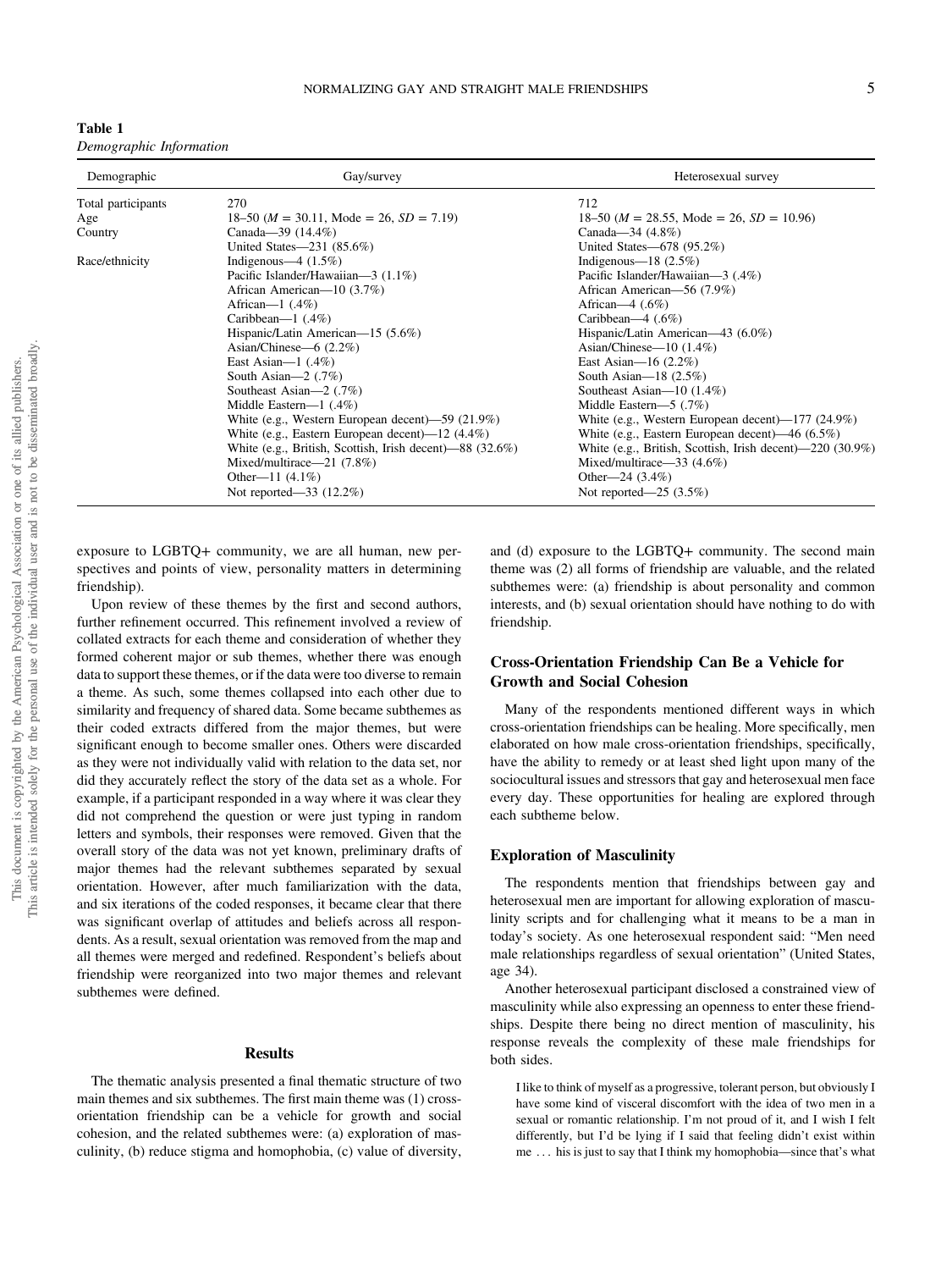it is—is probably the result of the intense social stigma that still surrounds male homosexuality. In other words, it's something I learned along the way, not something innate to me. So it seems to me that it would be valuable for gay men and straight men to be friends, because real friendship involves identification and intimacy and empathy, and it's harder for prejudice to take root among those conditions. (United States, 30)

Another gay participant spoke to hegemonic masculinity and masculinity scripts in arguing that these friendships could offer straight men a safe space to expose their vulnerabilities. In addition, this respondent mentioned that all men could find common ground when discussing their shared experiences of pain and hardship:

I think gay men and straight men have more in common as men than they think. I find that my straight male friends enjoy having me around because they can let their macho guard down a bit and I like being able to connect with men without the added drama of flirting and attraction. I find that most of the straight men I'm close to, I'm close to because we can relate to having gone through difficult times. My two closest straight male friends at the moment are both veterans ... I could never handle combat, but I have experienced trauma and hardship, and so it's easy for me to open up to them and vice versa. (United States, 27)

Male friendships offer the opportunity to cultivate stronger connections and enhance perceptions of what masculinity is. The respondents have articulated that these friendships would encourage empathy, compassion, and emotional support—sentiments that are often missing in male friendships—and that they are open to this possibility.

# Reduce Stigma and Homophobia

A significant amount of respondents touched on the ability for these friendships to lead to a decline in the perpetuation of stigma toward gay men, and could also be a driving force in the reduction of homophobic attitudes overall. One heterosexual respondent said: "Sure! The more gay-straight friendships out there, the more acceptance of queerness there will be, and hopefully from there less homophobia, violence against gays, etc." (United States, 34). Another heterosexual respondent shed light on the fallaciousness of these stigmas:

The more gay and straight men are friends the more it'll be easy for the community as a whole to see that there's nothing really outlandish about gay men. It will help to cleanse the community of stigma regarding gay men. (United States, 25)

One heterosexual participant mentioned these prejudices as bidirectional, in that heterosexual men have preconceived judgments of gay men and gay men have their own established beliefs and fears of befriending heterosexual men.

Yes. I don't see any particular reason for the division. As with all ignorance, the best method for adjusting certain prejudices and attitudes is exposure to a culture or lifestyle. Ultimately, we can create a more communal and loving society if people understand each other better and otherwise get along, treat each other with respect and kindness, and so forth. (United States, 31)

A gay participant follows this line of thinking while referencing the "othering" and fear that both populations experience when discussing friendship with one another. He feels that this fear will only diminish with exposure:

Yes, of course. We don't want to continue living in a society of "otherness" where gay and straight men fear each other. Compassion for each other is built as we come to learn about each other's experiences. Gay men being accepted as friends by straight men should, over time, reduce homophobia in our society. (Canada, 26)

Another gay respondent elaborates on these stigmas by giving examples as well as anecdotal evidence to the efficacy of these friendships:

It helps to break down the stigma of gay men as being very feminine and only engaging in activities that straight women enjoy. It also shows that straight men can be friends with gay men without there being any ulterior sexual or romantic motive from the gay man. I actually have several very close straight male friends who fully support me as gay male and through their friendship have actually changed my own preconceptions of straight males and have taught me to be more accepting of others as well. (Canada, 30)

### Value of Diversity

The majority of participants spoke about the value of diversity. They felt that male cross-orientation friendships could offer new perspectives and ways of seeing the world, which would ultimately expand social and cultural attitudes. As a heterosexual participant responded: "I do. It's great for communities to have many different viewpoints and ways of seeing things, which gay men and heterosexual men being friends would have. It would potentially open minds and broaden horizons" (United States, 30). To illustrate the significance of these responses, another heterosexual participant says:

Yes, I think it's similar to having any kind of diversity in a group. Having more exposure to different types of people helps to overcome predispositions to discriminate against groups you don't identify with or understand at a personal level. (United States, 28)

Similar to their heterosexual counterparts, many gay respondents expressed more of a global attitude in discussing the value of these friendships: "Yes. Diversity of experience and worldview is important. Surrounding yourself with people exactly like yourself leads to groupthink and echo chambers" (United States, 26). Another gay respondent spoke to the fear and isolation that gay men experience, and that diversity in friendship could possibly resolve this: "Yes. Gay guys have a tendency to isolate themselves among other gay men (because, understandably, a sense of safety.) But coming out later in life than many, I have mostly straight friends. Diversity is important" (United States, 35).

Another gay participant argues that diversity in general, and not just with relation to sexual orientation, is important. He also explains that there is value in diversity for everyone, not just the gay community:

Yes, absolutely. For the same reason it is important to have friends of different ethnic, religious, and monetary backgrounds. Having a diverse friend groups adds depth as a person and gives us different perspectives, which is good for both straight and gay folks. (United States, 27)

As one heterosexual male participant added:

I think they can be invaluable to building connections. They are just people too, and most of my best friends are straight. I think this may be due to the fact that most people do identify as straight, so the probability of making a straight male friend is already there. I also think they can be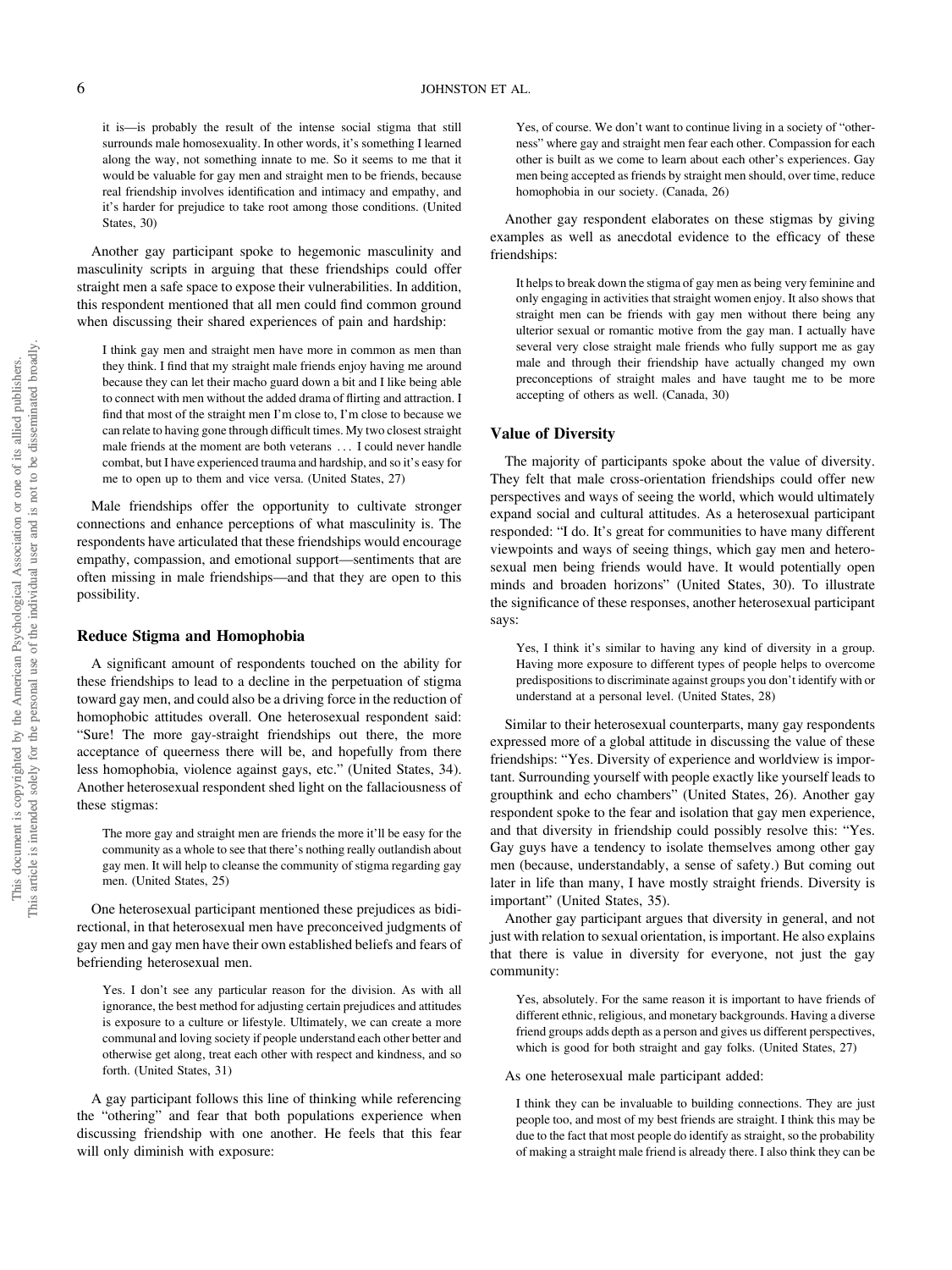powerful allies, in subtle ways. They can use their privilege to show the world that it is ok for men to be emotional with each other, to be vulnerable with one another in a platonic context. It is ok to be friends with people who are different than themselves. (United States, 27)

As shown, the majority of respondents were unanimous in thinking that friendships with individuals of a different orientation add value to their life. This value would come from differing worldviews and perspectives and was seen as an opportunity to diversify their thinking.

## Exposure to the LGBTQ+ Community

Along with the theme of male cross-orientation friendships as being the possible source for rapprochement in sexual minority and majority groups, many respondents expressed how these relationships could ultimately lead to increased normalization of the LGBTQ+ community. These sentiments were shared across both groups of respondents, as one heterosexual participant said: "I think it encourages men to bond and may reduce violence toward LGBT communities" (United States, 19). Another heterosexual participant commented similarly: "Because it should be nothing wrong with a gay man and a straight man hanging out. It also somewhat normalizes homosexuality within the straight communities that may have concerns with it" (United States, 31).

Conversely, this gay respondent speaks anecdotally about his positive and negative experiences of friendships with heterosexual men while also articulating the value as going both ways:

I think it's incredibly important. Although I was friends with straight men before gay men, I have noticed there is a different type of acceptance. I have gay friends that don't feel that they are able to be friends with straight men because they are too nervous to do so. And they tend to feel more ostracized from the rest of the world and only spend time in gay bars or gay softball leagues. We talk about diversity and inclusion as being soooo important ... that goes for the LGBTQ community as well. I wouldn't trade my straight guy friendships for anything in the world. (United States, 29)

Another gay participant responds similarly:

Yes. I feel that most straight men do not understand the LGBT community. I cannot tell you how many times a straight man has spewed homophobic remarks toward me once they knew I was gay. I do not understand why straight men automatically think that all gay men want to sleep with them. I think it is extremely important for straight and gay men to be friends in order for each community to have a better understanding of the other. Straight men may be missing out on some amazing friendships because of some horribly warped view of gay men. (United States, 21)

Unlike the heterosexual male community, the LGBTQ+ community is considered a minority group that is actively seeking normalization. These results show that both the gay and heterosexual respondents were aware of this reality, and the majority of them see these friendships as offering an opportunity for positive change.

# All Forms of Friendship Are Valuable

Alternative to the first major theme that describes male crossorientation friendship as a vehicle for growth and social cohesion, many other respondents described the ways in which friendships, in general, are valuable. And that people should not have to forcibly enter specific friendships—such as cross-orientation friendships with the intention of fixing societal issues or minimizing cultural divides.

# Sexual Orientation Should Have Nothing to Do With Friendship

Many responses addressed the value of friendship while highlighting the fact that this value is present despite sexual orientation. Both gay and heterosexual respondents shed light on one's sex life or sexual preferences as being a small aspect of who they are as a person and should, thus, be considered irrelevant as it pertains to friendship. One heterosexual participant indicated:

It should be totally up to the individuals on whether or not they want to be friends because no one should be forced. I don't think its valuable nor invaluable because sexuality is just one aspect of an individual, there is so much more. (United States, 23)

Another gay participant responded similarly:

Life isn't all about sex. To me sex is a small portion of life, so it is important to be friends with a variety of people, regardless of sexuality. If there is any homophobia then mixing sexualities in groups is important for reducing that insecurity. (United States, 28)

As shown, most respondents were willing to reflect on their personal beliefs, and many felt sexual orientation was irrelevant in this discussion. As one heterosexual respondent put it: "I'm more of the kind of guy who will be friends with anyone who I want to be friends with based on their personalities. If they are gay, straight, trans, whatever, there just has to be that friendship connection" (United States, 25). These men provide a progressive and optimistic outlook by describing how sexual orientation should not determine who you befriend, while other respondents specified what factors inevitably play a role in who they become friends with.

#### Friendship Is About Personality and Common Interests

Respondents elaborated on the qualities that they seek out in prospective friendships. Specifically, similarities in personality and common interests were of major importance for many respondents. The heterosexual respondents felt they should not have to be friends with a man because of his gayness, and likewise, they should be able to befriend them if they are like-minded and want to. One heterosexual respondent shared:

It all depends on their personalities. They shouldn't be friends just because one of them is gay and the other is straight, they should be friends because they share common interests. Of course it's valuable for communities to have pairs of friends from different sexualities, but that shouldn't be the driving reason for them being friends. (United States, 18)

Another heterosexual participant revealed a similar protective mentality while stressing the importance of compatibility:

There's no reason why gay and straight people 'must' be friends, but there's no reason why they 'can't' be friends. Everyone should live and let live, and we should be able to get along with any person whose personality is compatible with ours, regardless of what their orientation is. (United States, 30)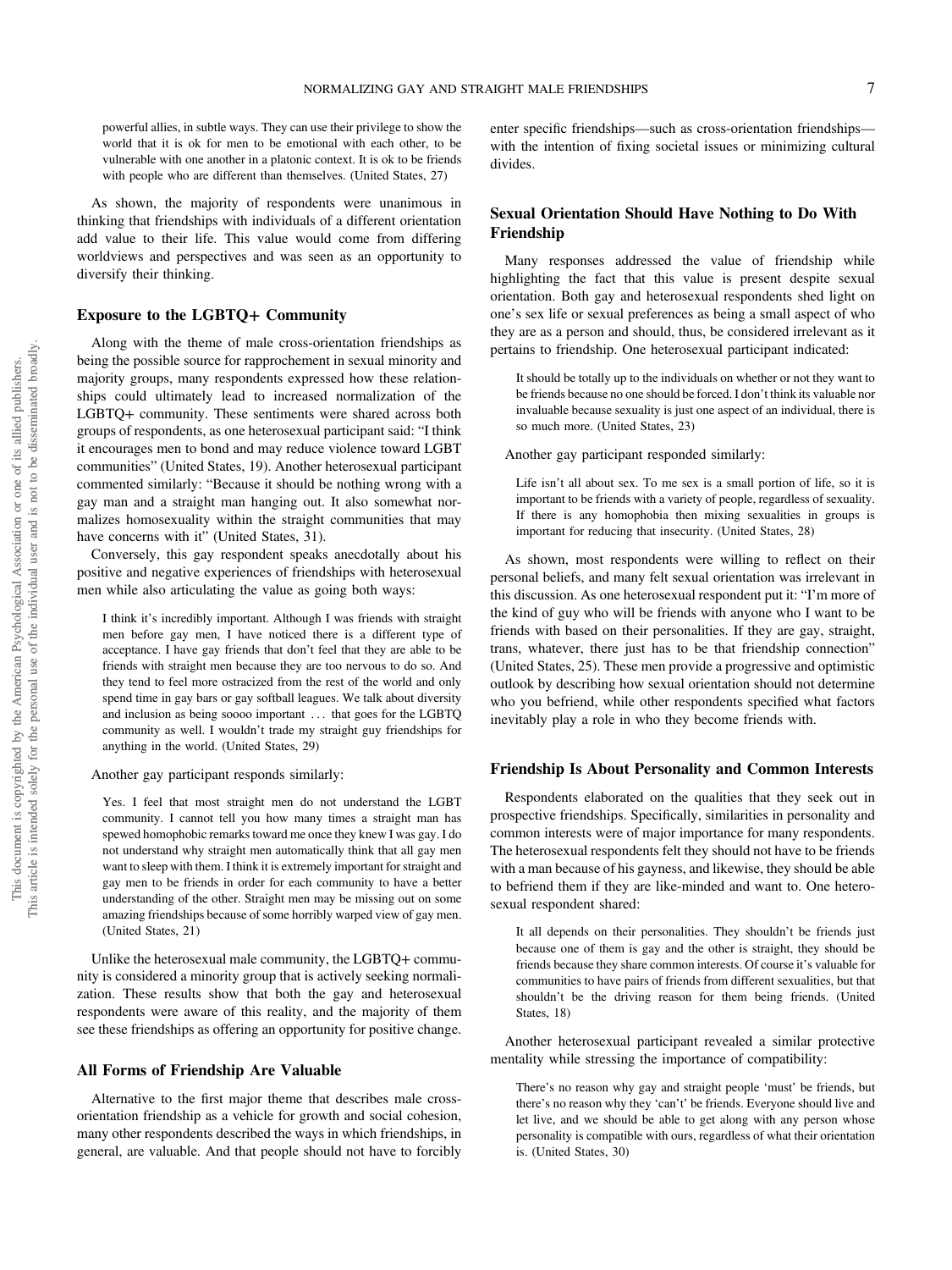The gay men's responses touched more on the fact that all men have things in common and that curiosity and open-mindedness are important. As one gay man explains:

Probably. I think people should be friends with people they get along with and/or have something in common with. If they happen to be gay/ straight, it shouldn't really be relevant. But it's probably valuable to communities for people to form friendships with other people in general. (United States, 36)

#### **Discussion**

This study sought to draw North American men's current attitudes about cross-orientation friendships to further understand the value and benefits of these friendships. Results from the question "Do you think it's valuable to communities for gay men and straight men to be friends? If so, why? If no, why not?" were examined using an inductive thematic approach and the findings were divided into two major themes with six relative subthemes. Many of the respondents were able to speak to their own socially and culturally ingrained fears or prejudices about befriending men across orientation, but despite this, the results painted a picture of curiosity and hope. This suggests that male sexual scripts are being redefined, specifically surrounding masculinity and friendship. Some stressed that sexual orientation did not really matter in their friendships, however, subsequently went on to discuss the benefits specific to having a cross-orientation friendship. Such friendships can offer substantive benefits to gay and straight men to outweigh the potential costs—this may be especially true in countries where there are political and legal unfreedoms for gay men. Overall, the emergent themes of this study provided a general consensus: men nowadays recognize that friendships with other men are important for many reasons and are more or less open to entering friendships across orientation.

Most of the respondents spoke to the benefits of being friends with individuals of the same sex but opposite sexual orientation. Many stated that knowing someone with different life experiences allows for greater acceptance of the LGBTQ+ community, but also provides a broader understanding of different experiences and diversity. Men talked about these friendships as being opportunities to explore similar hobbies and passions where intimacy would simply never be an option. This is noteworthy as some heterosexual men's responses perpetuated the fear-based notion that gay men always have a sexual agenda. This disconnect—between gay men wanting a friendship without sex being a possibility and heterosexual men assuming that gay men always have a sexual agenda—may serve as a unique barrier to cross-orientation friendship formation in men.

Our thematic analysis suggests that heterosexual men and some gay men value similar personality and interests as the main drivers for seeking out friendships. This supports previous research by Baiocco et al. (2014) that found that heterosexual men were more likely to engage in friendships based on similarities than nonheterosexual participants. There were some unique differences in the ways in which participants responded based on their sexual orientation. One possible explanation for this could be that gay men have had to consider these issues more than straight men have. During the coming out process, and for many subsequent social interactions, gay men often have to reflect upon how their sexual orientation will be received by other men. This is especially true from a sexual

scripting perspective where these men would have had to redefine their scripts around masculinity while now embracing a gay identity (i.e., What does it mean to be a gay men?, How do gay men behave socially and sexually?, What are the norms in the community?).

Negative past experiences or fear around discrimination kept many of the gay respondents from seeking these relationships. The responses from these men appeared to be tinged with an enduring undertone of fear and discomfort; yet, there was also a general openness expressed as well. This inherent conflict may very well be representative of the current social discourse on sexual and gender minorities. Although it also sheds light upon visibility, acceptance, and integration, there may still be enduring marginalization, discrimination, and stigmatization experienced by men in these friendships. Overall, the gay men's responses included more acknowledgment of their role as sexual minorities while still maintaining an aspect of enthusiasm and hopefulness around continuing this conversation.

The heterosexual male participants were quite curious and inclusive in their responses as well. Likewise, some respondents stated that they did not care about this topic and will befriend whomever they want to befriend. These answers could be interpreted as discomfort or fear on the part of the respondent, extending homophobic attitudes. But they could also be considered the beginning of an ongoing discourse around masculinity and friendship. Current masculinity scripts tend to evoke fear, homophobia, and discomfort, and for some of the respondents, this could have been the first time they were ever asked to actively reflect on such a topic. In addition, it is important to consider that while individuals may report that sexual orientation does not impact who they engage in friendships with, that may not always be reflected in their actual behavior. One important consideration is that despite people being willing to engage in cross-orientation friendships, there may still be stigma and prejudices that could appear throughout the friendship given that the scripts of these friendships are not overly clear or openly depicted. Hence, by engaging in such friendships, discussions can be had about preconceived notions and beliefs about gay men and their sexuality, as well as masculinity regardless of sexual orientation.

These distinctions shed light on the differences in the men's lived experiences around masculinity and male friendship. Heterosexual men do not need to deliberately consider their relationships with other men in the same way that gay men do (e.g., also do not have to reassess their scripts around masculinity and identity), and this has impacts on how they responded to the research question in this study. As mentioned above, during the first iterations of the data, the responses and emergent themes were organized by sexual orientation. But after multiple iterations the commonalities among all respondents was clear, and the original thematic structure was reorganized to remove sexual orientation. This merging of the themes is a meaningful representation of what is being seen in society; a slow divergence from earlier dichotomous attitudes—men should be divided by orientation—and a subsequent shift toward more inclusive attitudes about friendships between sexual minority and majority groups. From a scripting perspective, this would also suggest that men are more willing to alter and redefine their notions of masculinity and behavior, which is very promising.

Although this study offers insights into men's contemporary attitudes about entering cross-orientation friendships with other men, its limitations should be noted. In this study, the responses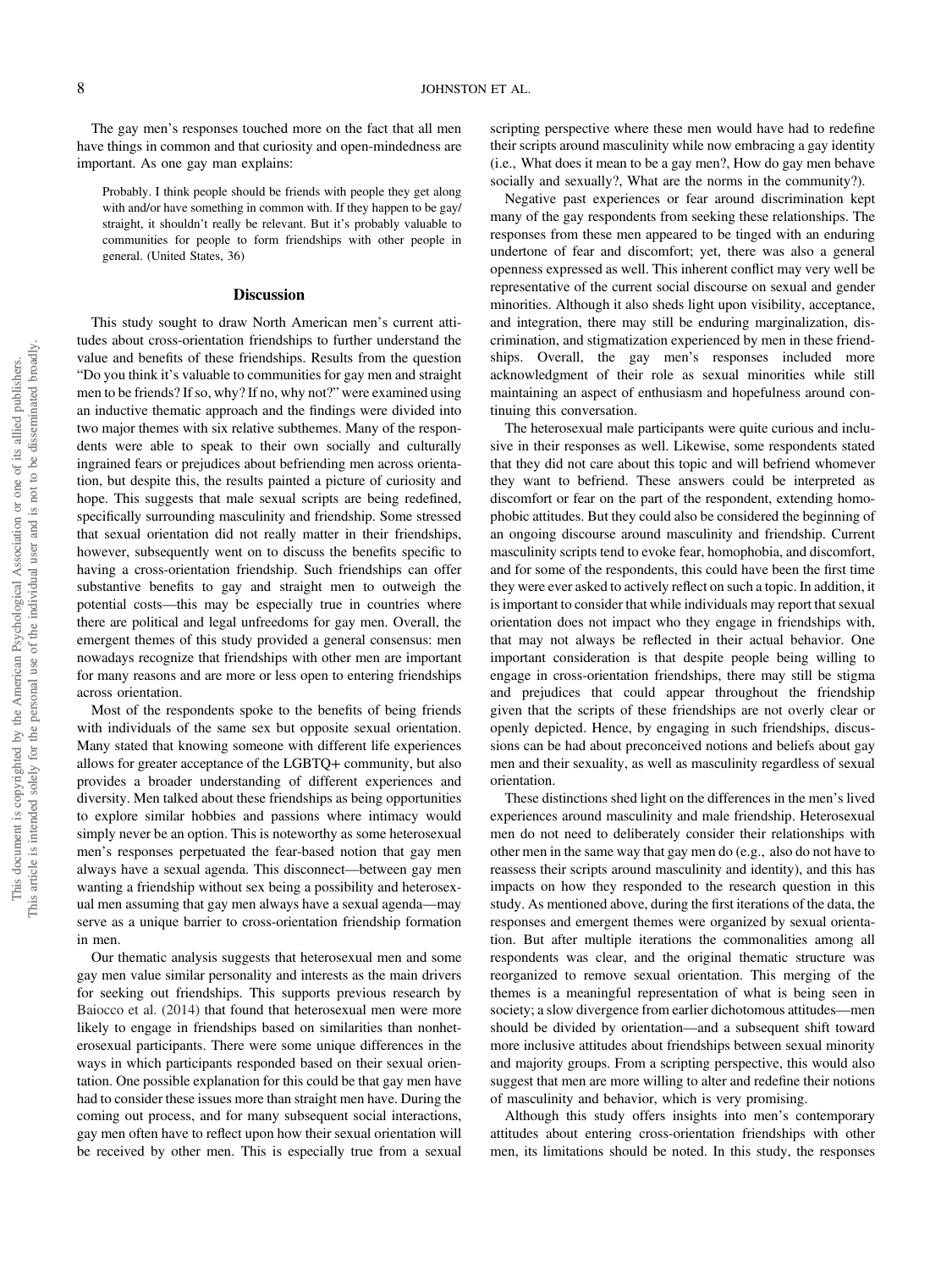were constrained by the use of the open-ended question in the survey. And while this structure format allowed for a larger sample size, responses cannot be probed or elaborated upon as is possible in interviews. With relation to the sample, there are more American participants than Canadian and more heterosexual participants than gay participants. Though a more balanced sample would be ideal, it was not feasible using Amazon's Mechanical Turk.

Including other demographic variables in future studies (i.e., SES, religion) may provide further insight into the unique barriers to forming these friendships. Similarly, this study does not provide data on other members of the LGBTQ+ community, and though that was not the aim of this study, investigations into how genderqueer individuals or transgendered men feel about these friendships could provide even more nuanced results around this research area. Exploration of lesbian and bisexual females is also worthy of future consideration. Furthermore, as noted in the methods, 12.2% of straight-identified men reported at least one consensual same-sex experience. This warrants further investigation in regard to sexual fluidity and sexual identity and how such variations may impact attitudes toward male friendships.

Many of the men in the current study were open to entering friendships with men of the opposite sexual orientation than themselves, but there appears to be a general acknowledgement that—as a society—it is not universally accepted yet. Further studies could aim to assess the level of openness to befriending a cross-orientation person by asking more general questions about friendship without a clear focus on sexual orientation. Assessing someone's opinion on whether they would or would not do something (i.e., engage in a friendship with a specific person or population) may cause them to say what they think they should say. Although anonymity in this study attempted to circumvent this, we may not have captured the full complexity of their affect and attitudes. Future research could aim to minimize the tendency for social desirability by utilizing different methods for data collection, such as interviews or dyads. Dyadic data would also allow for heterosexual and gay men who are already in these relationships to discuss their experiences, perceived friendship quality, and overall comfort.

Given the mean age of the participants in this study, it would be advantageous to conduct a similar study using an older adult population. Given their unique cultural upbringing and entrenched social attitudes, this cohort could possibly reveal different results from the current study in the way of openness to cross-orientation friendships. Older gay men would have also potentially experienced even more oppression than the younger generations, as well as major changes in legislation (i.e., during the AIDS epidemic, same-sex marriage, sodomy laws) that would have influenced their attitudes around friendships with heterosexual men. Likewise, heterosexual men of this age range may have biased feelings or judgments about cross-orientation friendships as well, or really any relationships that do not fall within their socially and culturally constructed scripts around hegemonic masculinity. We had initially anticipated that there may be difference in attitudes based on geographic location as LGBTQ + rights have advanced quicker in Canada (Marzullo, 2015; Rayside & Wilcox, 2011), but no such differences were observed, which is encouraging. In addition, there are unique positive (e.g., the increased exposure to LGBTQ+ individuals and issues in mainstream media) and negative (e.g., an increased propensity for online bullying and harassment) considerations for current younger generations. Finally, while our sample was quite balanced

in terms of whether the friendships were formed prior to or after the gay man had come out openly, further work could explore the differences in acceptability, reasons for seeking friendship, and perceived comfort in these same-sex friendships.

# **Conclusion**

This study sought to participate in the conversation around the promotion and exposure of cross-orientation friendships in order to prompt further investigation in the area. The present findings are a starting point to a larger conversation on cross-orientation friendships and barriers to obtaining such friendships. Friendships are crucial for our development as individuals and as social beings ([Brown, 1999;](#page-10-0) Smetana, 2006), but the ways with which men have been socialized to act in society prevent them from seeking meaningful connections with others (Klein, 2013). This tendency gets stronger as other complex variables such as gender and sexuality are added. It is important that discourses around friendship, gender, and sexuality continue so that cross-orientation friendships of all types can be normalized, accepted, and celebrated.

Nagel et al. (2015) said that friendships are fluid, in that they can be challenged and redefined. Likewise, Simon and Gagnon (1986) stated that our gendered scripts, too, can ebb and flow over time. Seeing as the qualitative findings of this study suggests that male cross-orientation relationships are becoming more commonplace and accepted in today's society; it also means that more individuals are disagreeing with aspects of the sexual scripts that have been assigned to them. Thus, future masculinity scripts may be reformulated and redefined to meet the unique needs of all men, despite their sexual orientation.

#### References

- Anderson, A. R., & Fowers, B. J. (2020). An exploratory study of friendship characteristics and their relations with hedonic and eudaimonic wellbeing. Journal of Social and Personal Relationships, 37(1), 260–280. <https://doi.org/10.1177/0265407519861152>
- Baiocco, R., Santamaria, F., Lonigro, A., Ioverno, S., Baumgartner, E., & Laghi, F. (2014). Beyond similarities: Cross-gender and cross-orientation best friendship in a sample of sexual minority and heterosexual young adults. Sex Roles, 70, 110–121. [https://doi.org/10.1007/s11199-014-](https://doi.org/10.1007/s11199-014-0343-2) [0343-2](https://doi.org/10.1007/s11199-014-0343-2)
- Bank, B., & Hansford, S. (2000). Gender and friendship: Why are men's best same-sex friendships less intimate and supportive? Personal Relationships, 7(1), 63–78. <https://doi.org/10.1111/j.1475-6811.2000.tb00004.x>
- Barrett, T. (2013). Friendships between men across sexual orientation: The importance of (others) being intolerant. Journal of Men's Studies, 21(1), 62–77. <https://doi.org/10.3149/jms.2101.62>
- Barrett, T. (2016). Friendships between men across sexual orientation: The management of sexual difference through humour. Journal of Sociology, 52(2), 355–370. <https://doi.org/10.1177/1440783314562413>
- Bartlett, N. H., Patterson, H. M., Vanderlaan, D. P., & Vasey, P. L. (2009). The relation between women's body esteem and friendships with gay men. Body Image, 6(3), 235–241. [https://doi.org/10.1016/j.bodyim.2009](https://doi.org/10.1016/j.bodyim.2009.04.005) [.04.005](https://doi.org/10.1016/j.bodyim.2009.04.005)
- Beazidou, E., & Botsoglou, K. (2016). Peer acceptance and friendship in early childhood: The conceptual distinctions between them. Early Child Development and Care, 186(10), 1615–1631. [https://doi.org/10.1080/](https://doi.org/10.1080/03004430.2015.1117077) [03004430.2015.1117077](https://doi.org/10.1080/03004430.2015.1117077)
- Braun, V., & Clarke, V. (2006). Using thematic analysis in psychology. Qualitative Research in Psychology, 3(2), 77–101. [https://doi.org/10](https://doi.org/10.1191/1478088706qp063oa) [.1191/1478088706qp063oa](https://doi.org/10.1191/1478088706qp063oa)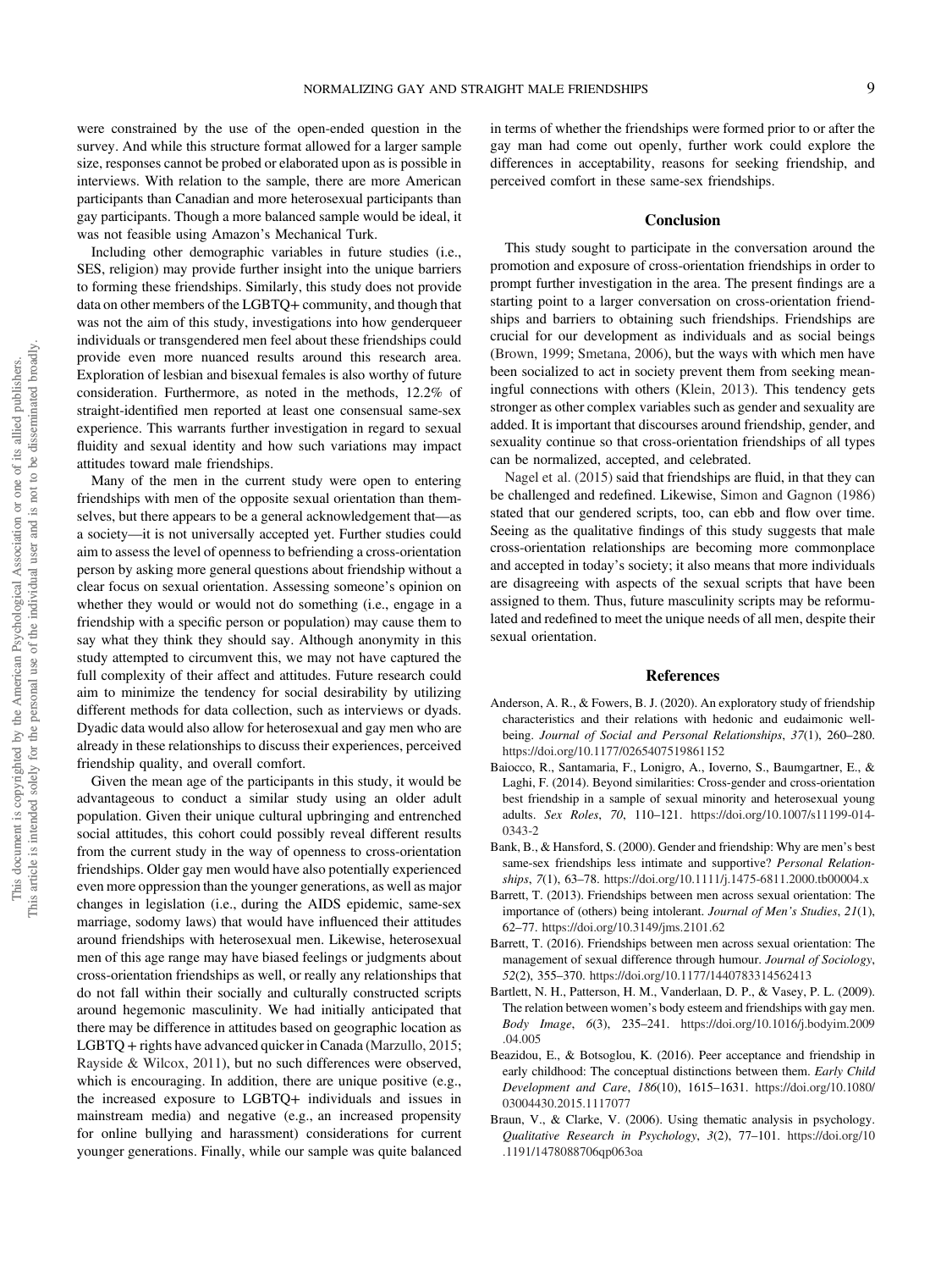- <span id="page-10-0"></span>Brennan, D. J., Craig, S. L., & Thompson, D. E. (2012). Factors associated with a drive for muscularity among gay and bisexual men. Culture, Health & Sexuality, 14(1), 1–15. <https://doi.org/10.1080/13691058.2011.619578>
- Brown, B. B. (1999). "You're going out with who?" Peer group influences on adolescent romantic relationships. In W. Furman, B. B. Brown, & C. Feiring (Eds.), The development of romantic relationships in adolescence (pp. 291–329). Cambridge University Press. [https://doi.org/10.1017/](https://doi.org/10.1017/CBO9781316182185.013) [CBO9781316182185.013](https://doi.org/10.1017/CBO9781316182185.013)
- Buhrmester, M., Kwang, T., & Gosling, S. D. (2011). Amazon's mechanical turk: A new source of inexpensive, yet high-quality, data? Perspectives on Psychological Science, 6(1), 3–5. [https://doi.org/10.1177/](https://doi.org/10.1177/1745691610393980) [1745691610393980](https://doi.org/10.1177/1745691610393980)
- Cherry, K. M., McArthur, B. A., & Lumley, M. (2020). A Multi-Informant study of strengths, positive self-schemas and subjective well-being from childhood to adolescence. Journal of Happiness Studies, 21, 2169–2191. <https://doi.org/10.1007/s10902-019-00171-1>
- Cook, J. E., Calcagno, J. E., Arrow, H., & Malle, B. F. (2012). Friendship trumps ethnicity (but not sexual orientation): Comfort and discomfort in inter-group interactions. British Journal of Social Psychology, 51(2), 273– 289. <https://doi.org/10.1111/j.2044-8309.2011.02051.x>
- Cui, J., Pei, M., & Su, Y. (2020). Gender-related friend preferences of youths with different sexual orientations: The effects of gender role and sexual attraction. Psychology and Sexuality, 1-18. [https://doi.org/10](https://doi.org/10.1080/19419899.2020.1734066) [.1080/19419899.2020.1734066](https://doi.org/10.1080/19419899.2020.1734066)
- Demir, M., Özdemir, M., & Weitekamp, L. A. (2007). Looking to happy tomorrows with friends: Best and close friendships as they predict happiness. Journal of Happiness Studies, 8(2), 243–271. [https://](https://doi.org/10.1007/s10902-006-9025-2) [doi.org/10.1007/s10902-006-9025-2](https://doi.org/10.1007/s10902-006-9025-2)
- Diamond, M. (2002). Sex and gender are different: Sexual identity and gender identity are different. Clinical Child Psychology and Psychiatry, 7(3), 320–334. [https://doi.org/10.1177/1359104502007003002.](https://doi.org/10.1177/1359104502007003002) [Retrieved August 9, 2019, from http://www.hawaii.edu/PCSS/biblio/](http://www.hawaii.edu/PCSS/biblio/articles/2000to2004/2002-sex-and-gender.html) [articles/2000to2004/2002-sex-and-gender](http://www.hawaii.edu/PCSS/biblio/articles/2000to2004/2002-sex-and-gender.html)[.html](https://doi.org/10.1177/1359104502007003002)
- Eckstrand, K. L., & Potter, J. (Eds.). (2017). Trauma, resilience, and health promotion in LGBT patients: What every healthcare provider should know. Springer. <https://doi.org/10.1007/978-3-319-54509-7>
- Elmer, T., Boda, Z., & Stadtfeld, C. (2017). The co-evolution of emotional well-being with weak and strong friendship ties. Network Science, 5(3), 278–307. <https://doi.org/10.1017/nws.2017.20>
- Fee, D. (2000). 'One of the guys': Instrumentality and intimacy in gay men's friendships with straight men. In P. Nardi (Ed.), Gay Masculinities (pp. 44– 65). Sage Publications. <https://doi.org/10.4135/9781452233987.n3>
- Fehr, B. (1996). Friendship processes. Sage Publications. [https://doi.org/10](https://doi.org/10.4135/9781483327440) [.4135/9781483327440](https://doi.org/10.4135/9781483327440)
- Foucault, M. (1978). The history of sexuality. Allen Lane.
- Galupo, M., & St. John, S. (2001). Benefits of cross-sexual orientation friendships among adolescent females. Journal of Adolescence, 24, 83–93. <https://doi.org/10.1006/jado.2000.0364>
- Galupo, M. P. (2007). Friendship patterns of sexual minority individuals in adulthood. Journal of Social and Personal Relationships, 24(1), 139–151. <https://doi.org/10.1177/0265407506070480>
- Galupo, M. P. (2009). Cross-orientation friendship patterns: Comparison across social classes of heterosexual and sexual minority adults. Journal of Social and Personal Relationships, 26(6–7), 811–831. [https://doi.org/10](https://doi.org/10.1177/0265407509345651) [.1177/0265407509345651](https://doi.org/10.1177/0265407509345651)
- Galupo, M. P., & Gonzalez, K. A. (2013). Friendship values and crosscategory friendships: Understanding adult friendship patterns across gender, sexual orientation and race. Sex Roles, 68, 779–790. [https://](https://doi.org/10.1007/s11199-012-0211-x) [doi.org/10.1007/s11199-012-0211-x](https://doi.org/10.1007/s11199-012-0211-x)
- Kahn, J. S., Goddard, L., & Coy, J. M. (2013). Gay men and drag: Dialogical resistance to hegemonic masculinity. Culture and Psychology, 19(1), 139–162. <https://doi.org/10.1177/1354067X12464984>
- Katz, J. (1995). The invention of heterosexuality. Dutton.
- Kimmel, M. (2008). Guyland: The perilous world where boys become men. **Harper**
- Klein, J. (2013). The "mask of masculinity": Underreported declines in male friendship and happiness in the United States. Masculinidades y Cambio Social, 2(1), 20–50. <https://doi.org/10.4471/mcs.2013.20>
- Lanzieri, N., & Hildebrandt, T. (2011). Using hegemonic masculinity to explain gay male attraction to muscular and athletic men. Journal of Homosexuality, 58(2), 275–293. [https://doi.org/10.1080/00918369.2011](https://doi.org/10.1080/00918369.2011.540184) [.540184](https://doi.org/10.1080/00918369.2011.540184)
- Mahalik, J. R., Good, G. E., & Englar-Carlson, M. (2003). Masculinity scripts, presenting concerns, and help seeking: Implications for practice and training. Professional Psychology: Research and Practice, 34(2), 123–131. <https://doi.org/10.1037/0735-7028.34.2.123>
- Marzullo, M. A. (2015). LGBT/queer sexuality, history of, North America. The International Encyclopedia of Human Sexuality, 649–719.
- McPherson, M., Smith-Lovin, L., & Cook, J. (2001). Birds of a feather: Homophily in social networks. Annual Review of Sociology, 27, 415–444. <https://doi.org/10.1146/annurev.soc.27.1.415>
- Muraco, A. (2005). Heterosexual evaluations of hypothetical friendship behavior based on sex and sexual orientation. Journal of Social and Personal Relationships, 22(5), 587–605. [https://doi.org/10.1177/](https://doi.org/10.1177/0265407505054525) [0265407505054525](https://doi.org/10.1177/0265407505054525)
- Nagel, E., Kalish, R., & Kimmel, M. (2015). Masculinity, scripts of. International Encyclopedia of the Social & Behavioral Sciences (Basel, Switzerland), 14, 685–689. [https://doi.org/10.1016/b978-0-08-097086-8](https://doi.org/10.1016/b978-0-08-097086-8.35016-4) [.35016-4](https://doi.org/10.1016/b978-0-08-097086-8.35016-4)
- Narr, R. K., Allen, J. P., Tan, J. S., & Loeb, E. L. (2019). Close friendship strength and broader peer group desirability as differential predictors of adult mental health. Child Development, 90(1), 298–313. [https://doi.org/](https://doi.org/10.1111/cdev.12905) [10.1111/cdev.12905](https://doi.org/10.1111/cdev.12905)
- Pagano, M. E., & Hirsch, B. J. (2007). Friendships and romantic relationships of Black and White adolescents. Journal of Child and Family Studies, 16, 347–357. <https://doi.org/10.1007/s10826-006-9090-5>
- Patel, K. (2017). Understanding friendship patterns among the youth: An empirical study. Indian Journal of Health & Wellbeing, 8(9), 990–994.
- Price, J. (1999). Navigating differences: Friendships between gay and straight men. Harrington Park Press.
- Provence, M., Rochlen, A., Chester, M., & Smith, E. (2014). "Just one of the guys": A qualitative study of gay men in mixed-sexual-orientation mens groups. Psychology of Men & Masculinity, 15(4), 427–436. [https://](https://doi.org/10.1037/a0035026) [doi.org/10.1037/a0035026](https://doi.org/10.1037/a0035026)
- Provence, M. M., Parent, M. C., Rochlen, A. B., & Chester, M. R. (2019). Development of the Gay Male Heterophobia Scale. Psychology of Men & Masculinities, 20(1), 44–54. <https://doi.org/10.1037/men0000158>
- Rayside, D., & Wilcox, C. (2011). The difference that a border makes: The political intersection of sexuality and religion in Canada and the United States. Faith, Politics, and Sexual Diversity in Canada and the United States, 3–25.
- Riley, T., & White, V. (2016). Developing a sense of belonging through engagement with like-minded peers: A matter of equity. New Zealand Journal of Educational Studies, 51(2), 211–225. [https://doi.org/10.1007/](https://doi.org/10.1007/s40841-016-0065-9) [s40841-016-0065-9](https://doi.org/10.1007/s40841-016-0065-9)
- Robinson, S., Anderson, E., & White, A. (2018). The bromance: Undergraduate male friendships and the expansion of contemporary homosocial boundaries. Sex Roles, 78, 94–106. [https://doi.org/10.1007/s11199-017-](https://doi.org/10.1007/s11199-017-0768-5) [0768-5](https://doi.org/10.1007/s11199-017-0768-5)
- Robinson, S., White, A., & Anderson, E. (2019). Privileging the bromance: A critical appraisal of romantic and bromantic relationships. Men and Masculinities, 22(5), 850–871. [https://doi.org/10.1177/](https://doi.org/10.1177/1097184X17730386) [1097184X17730386](https://doi.org/10.1177/1097184X17730386)
- Roy, R., Benenson, J., & Lilly, F. (2000). Beyond intimacy: Conceptualizing sex differences in same-sex friendships. The Journal of Psychology, 134(1), 93–101. <https://doi.org/10.1080/00223980009600852>